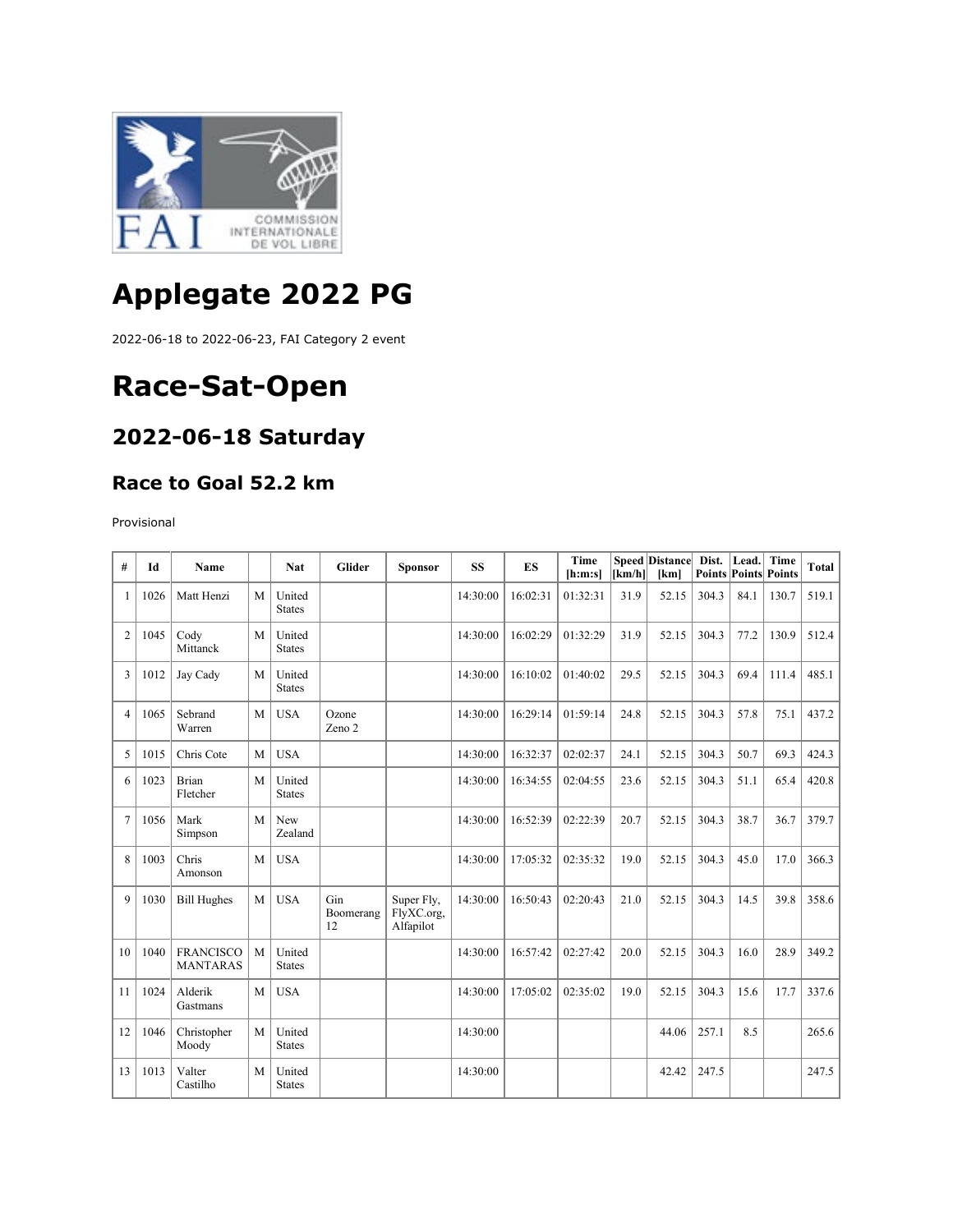| #  | Id   | Name                   |           | Nat                     | <b>Glider</b>  | <b>Sponsor</b> | SS       | ES | Time<br>[h:m:s] | [km/h] | Speed Distance Dist.<br>[km] | Points Points Points | Lead. Time | Total |
|----|------|------------------------|-----------|-------------------------|----------------|----------------|----------|----|-----------------|--------|------------------------------|----------------------|------------|-------|
| 14 | 1057 | Mark Snyder            | M         | <b>USA</b>              |                |                | 14:30:00 |    |                 |        | 40.14                        | 234.2                |            | 234.2 |
| 15 | 1055 | Andrey<br>Shedel       | M         | United<br><b>States</b> |                |                | 14:30:00 |    |                 |        | 38.19                        | 222.8                | 4.8        | 227.6 |
| 16 | 1014 | Matthew<br>Cone        | M         | United<br><b>States</b> |                |                | 14:30:00 |    |                 |        | 38.60                        | 225.2                |            | 225.2 |
| 17 | 1049 | Marc Pelberg           | M         | United<br><b>States</b> |                |                | 14:30:00 |    |                 |        | 24.66                        | 143.8                |            | 143.8 |
| 18 | 1011 | Oleksiy<br>Buynytskyy  | M         | United<br><b>States</b> |                |                | 14:30:00 |    |                 |        | 23.35                        | 136.2                |            | 136.2 |
| 19 | 1008 | Eric<br>Beckman        | M         | <b>USA</b>              |                |                | 14:30:00 |    |                 |        | 22.66                        | 132.2                |            | 132.2 |
| 20 | 1019 | William<br>DeLey       | M         | <b>USA</b>              |                |                | 14:30:00 |    |                 |        | 22.60                        | 131.9                |            | 131.9 |
| 21 | 1044 | George<br>Milheim      | M         | <b>USA</b>              |                |                | 14:30:00 |    |                 |        | 22.45                        | 131.0                |            | 131.0 |
| 22 | 1053 | <b>Andrew Ross</b>     | M         | <b>USA</b>              |                |                | 14:30:00 |    |                 |        | 21.85                        | 127.5                |            | 127.5 |
| 23 | 1034 | Nick Kedev             | M         | <b>USA</b>              |                |                | 14:30:00 |    |                 |        | 21.83                        | 127.3                |            | 127.3 |
| 24 | 1048 | Christopher<br>Pak     | M         | United<br><b>States</b> |                |                | 14:30:00 |    |                 |        | 21.63                        | 126.2                |            | 126.2 |
| 25 | 1052 | Aaron Rinn             | M         | <b>US</b>               |                |                | 14:30:00 |    |                 |        | 21.30                        | 124.2                |            | 124.2 |
| 25 | 1063 | Ethan Weir             | M         | United<br><b>States</b> |                |                | 14:30:00 |    |                 |        | 21.30                        | 124.2                |            | 124.2 |
| 27 | 1039 | Andy Macrae            | M         | US                      |                |                | 14:30:00 |    |                 |        | 21.19                        | 123.6                |            | 123.6 |
| 28 | 1025 | Michal<br>Hammel       | M         | United<br><b>States</b> |                |                | 14:30:00 |    |                 |        | 21.04                        | 122.8                |            | 122.8 |
| 29 | 1062 | Jan Voegeli            | M         | <b>USA</b>              |                |                | 14:30:00 |    |                 |        | 19.46                        | 113.5                |            | 113.5 |
| 30 | 1035 | Steven<br>Young        | M         | <b>USA</b>              | Nova<br>Triton |                | 14:30:00 |    |                 |        | 19.06                        | 111.2                |            | 111.2 |
| 31 | 1020 | Josh<br>Finkelstein    | M         | <b>USA</b>              |                |                | 14:30:00 |    |                 |        | 18.34                        | 107.0                |            | 107.0 |
| 32 | 1032 | Joey Jarrell           | M         | <b>USA</b>              |                |                | 14:30:00 |    |                 |        | 17.97                        | 104.8                |            | 104.8 |
| 33 | 1038 | Chaeden<br>Luebberke   | M         | United<br><b>States</b> |                |                | 14:30:00 |    |                 |        | 13.29                        | 77.6                 |            | 77.6  |
| 34 | 1054 | Mark<br>Sanzone        | M         | United<br><b>States</b> |                |                | 14:30:00 |    |                 |        | 12.95                        | 75.5                 |            | 75.5  |
| 35 | 1058 | Mike Steed             | M         | <b>USA</b>              |                |                | 14:30:00 |    |                 |        | 8.80                         | 51.3                 |            | 51.3  |
| 36 | 1064 | Benny<br>Cochran       | M         |                         |                |                | 14:30:00 |    |                 |        | 7.75                         | 45.2                 |            | 45.2  |
| 37 | 1016 | Sam Crocker            | M         | <b>USA</b>              |                |                | 14:30:00 |    |                 |        | 7.64                         | 44.6                 |            | 44.6  |
| 38 | 1060 | John Tosti             | M         | United<br><b>States</b> |                |                | 14:30:00 |    |                 |        | 7.20                         | 42.0                 |            | 42.0  |
| 39 | 1033 | Violeta<br>Jimenez     | ${\rm F}$ | <b>USA</b>              |                |                | 14:30:00 |    |                 |        | 7.11                         | 41.5                 |            | 41.5  |
| 40 | 1059 | Tim Taylor             | M         | <b>USA</b>              |                |                | 14:30:00 |    |                 |        | 7.08                         | 41.3                 |            | 41.3  |
| 41 | 1010 | Christopher<br>Budicin | M         | <b>USA</b>              |                |                | 14:30:00 |    |                 |        | 6.85                         | 39.9                 |            | 39.9  |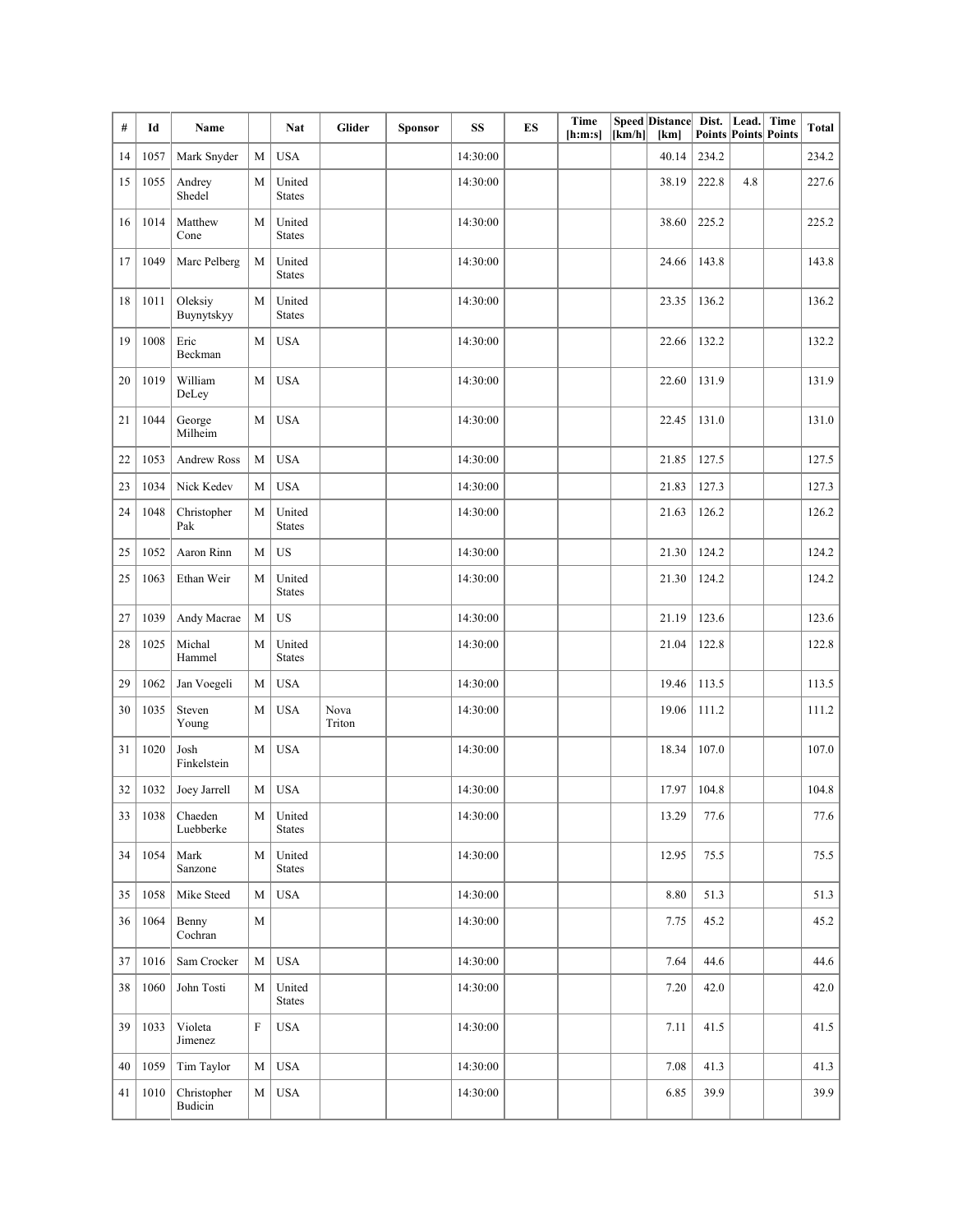| #  | Id   | Name                |             | <b>Nat</b>              | Glider          | Sponsor | <b>SS</b> | ES | Time<br>[h:m:s] | [km/h] | <b>Speed Distance</b><br>[km] | Dist.<br><b>Points Points Points</b> | Lead. | Time | <b>Total</b> |
|----|------|---------------------|-------------|-------------------------|-----------------|---------|-----------|----|-----------------|--------|-------------------------------|--------------------------------------|-------|------|--------------|
| 42 | 1021 | Alan<br>Flemming    | M           | <b>USA</b>              |                 |         | 14:30:00  |    |                 |        | 6.81                          | 39.7                                 |       |      | 39.7         |
| 43 | 1022 | Blake<br>Fletcher   | $\mathbf F$ | <b>USA</b>              |                 |         | 14:30:00  |    |                 |        | 6.37                          | 37.1                                 |       |      | 37.1         |
| 44 | 1029 | Jerad Hoy           | M           | <b>USA</b>              |                 |         | 14:30:00  |    |                 |        | 6.34                          | 37.0                                 |       |      | 37.0         |
| 45 | 1051 | <b>Blake Pigeon</b> | M           | United<br><b>States</b> |                 |         | 14:30:00  |    |                 |        | 6.04                          | 35.2                                 |       |      | 35.2         |
| 46 | 1043 | Michael<br>Mccook   | M           | <b>USA</b>              |                 |         | 14:30:00  |    |                 |        | 5.95                          | 34.7                                 |       |      | 34.7         |
| 47 | 1017 | Justin Caprari      | M           |                         | Advance<br>OXA3 |         | 14:30:00  |    |                 |        | 5.93                          | 34.6                                 |       |      | 34.6         |
| 48 | 1042 | Carl Martell        | M           | <b>USA</b>              |                 |         | 14:30:00  |    |                 |        | 5.60                          | 32.7                                 |       |      | 32.7         |
| 49 | 1050 | Joshua<br>Phillips  | M           | <b>USA</b>              |                 |         | 14:30:00  |    |                 |        | 5.05                          | 29.5                                 |       |      | 29.5         |
| 50 | 1047 | Jordan<br>Newton    | M           | United<br><b>States</b> |                 |         | 14:30:00  |    |                 |        | 5.04                          | 29.4                                 |       |      | 29.4         |
| 51 | 1061 | David Van<br>Wyke   | M           | <b>USA</b>              |                 |         |           |    |                 |        | 5.00                          | 29.2                                 |       |      | 29.2         |
| 51 | 1004 | Eric Ams            | M           | United<br><b>States</b> |                 |         | 14:30:00  |    |                 |        | 5.00                          | 29.2                                 |       |      | 29.2         |
| 51 | 1005 | Borce<br>Atanasov   | M           | <b>USA</b>              |                 |         | 14:30:00  |    |                 |        | 5.00                          | 29.2                                 |       |      | 29.2         |
| 51 | 1028 | <b>Tristan Horn</b> | M           | <b>USA</b>              |                 |         | 14:30:00  |    |                 |        | 5.00                          | 29.2                                 |       |      | 29.2         |
| 51 | 1041 | Vincent<br>Marrot   | M           | United<br><b>States</b> |                 |         |           |    |                 |        | 5.00                          | 29.2                                 |       |      | 29.2         |
| 51 | 1006 | Kelie Bailey        | M           | <b>USA</b>              |                 |         | 14:30:00  |    |                 |        | 5.00                          | 29.2                                 |       |      | 29.2         |

#### **Task definition**

| N <sub>0</sub> | Leg Dist.         | Id            | Radius              | Open  | <b>Close</b> | Coordinates                   | Altitude             |
|----------------|-------------------|---------------|---------------------|-------|--------------|-------------------------------|----------------------|
| 1              | $0.0 \mathrm{km}$ | WDLAUN        | $400 \text{ m}$     | 13:30 | 15:30        | Lat: 42.23135 Lon: -123.00361 | 1164 m               |
| 2 SS           | $0.6 \mathrm{km}$ | WOODRA        | 1500 m              | 14:30 | 18:00        | Lat: 42.22307 Lon: -123.00254 | $1260 \text{ m}$     |
| 3              | $1.8 \text{ km}$  | <b>BURNT</b>  | $1000 \text{ m}$    | 14:30 | 18:00        | Lat: 42.25308 Lon: -122.99399 | $1016 \text{ m}$     |
| 4              | 7.8 km            | RAB-PK        | $1500 \text{ m}$    | 14:30 | 18:00        | Lat: 42.2749 Lon: -123.08605  | 1147 m               |
| 5              | 13.5 km           | <b>SOUIRS</b> | 1000 <sub>m</sub>   | 14:30 | 18:00        | Lat: 42.21866 Lon: -123.02564 | $1006 \; \mathrm{m}$ |
| 6              | 16.6 km           | <b>BURNT</b>  | 1000 <sub>m</sub>   | 14:30 | 18:00        | Lat: 42.25308 Lon: -122.99399 | $1016 \text{ m}$     |
| $\tau$         | 28.8 km           | <b>BALD-H</b> | $6000 \,\mathrm{m}$ | 14:30 | 18:00        | Lat: 42.32498 Lon: -123.20147 | 862 m                |
| 8              | 42.6 km           | <b>CEMETA</b> | $3000 \text{ m}$    | 14:30 | 18:00        | Lat: 42.28304 Lon: -122.93736 | 794 m                |
| 9 ES           | 49.9 km           | SOUIRS        | $400 \text{ m}$     | 14:30 | 18:00        | Lat: 42.21866 Lon: -123.02564 | 1006 <sub>m</sub>    |
| 10             | 52.2 km           | <b>LONSWD</b> | $400 \text{ m}$     | 14:30 | 18:00        | Lat: 42.23247 Lon: -123.05552 | 446 m                |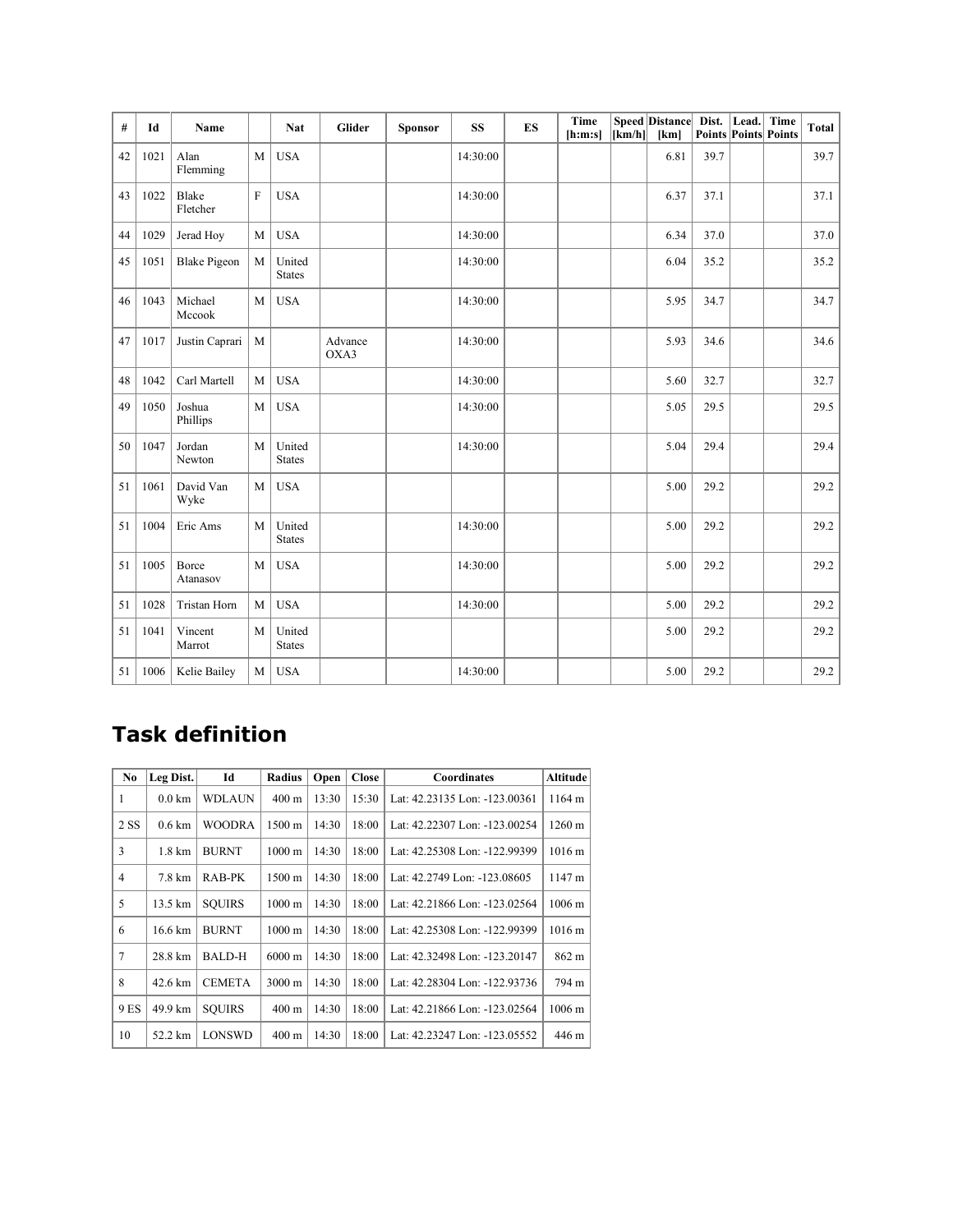## **Pilots not yet processed (NYP)**

| Id   | Name             |
|------|------------------|
| 1001 | Ismail Abdolahi  |
| 1002 | Austin Adesso    |
| 1007 | <b>Brad Bass</b> |
| 1009 | Robert Brockie   |
| 1018 | Rob Curran       |
| 1027 | ERIC HOLIFIELD   |
| 1031 | Gregory Hunter   |
| 1036 | Pamela Kinnaird  |
| 1037 | Nicholas Fulmor  |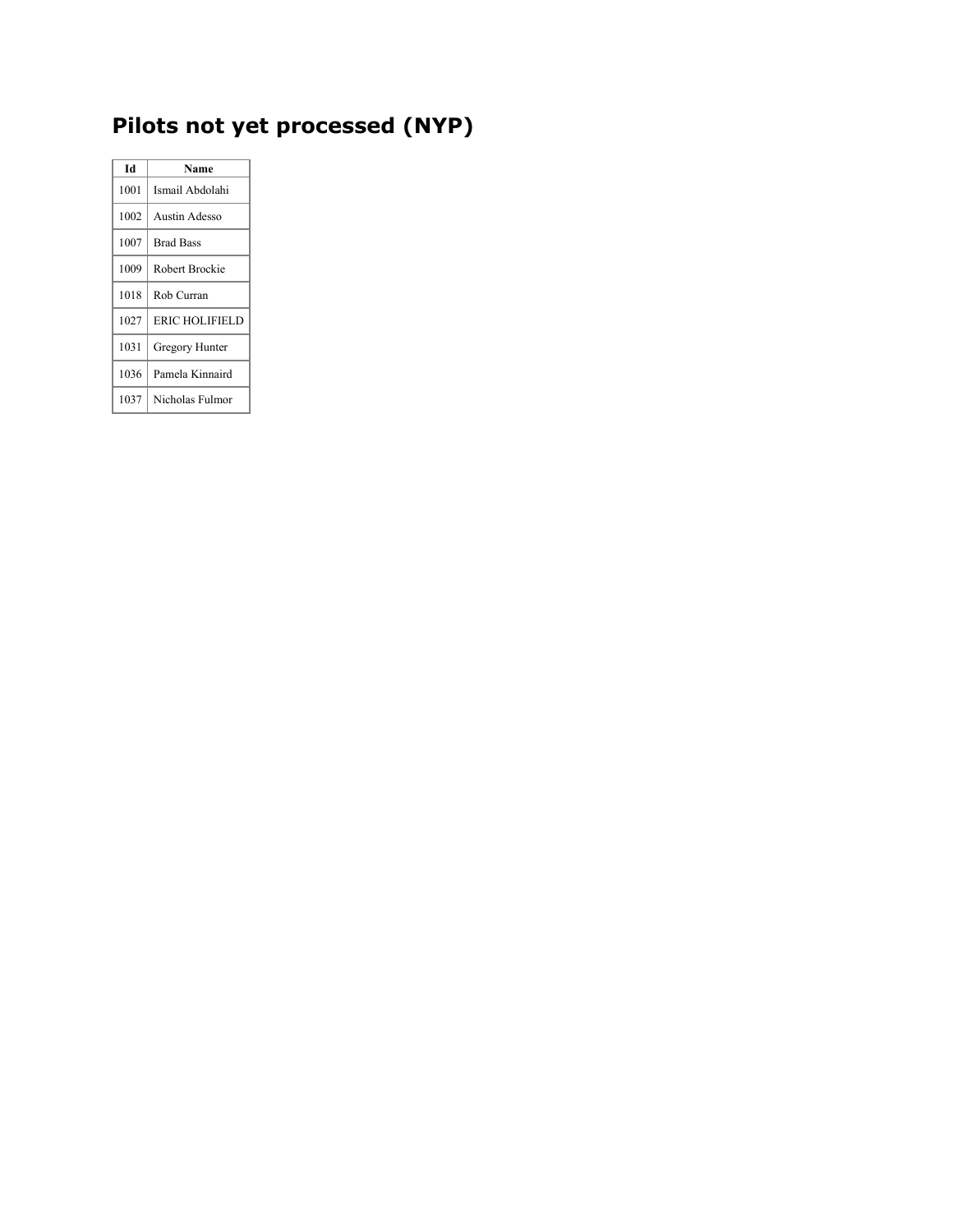#### **Task statistics**

| param                           | value                     |
|---------------------------------|---------------------------|
| ss distance                     | 49.194                    |
| task distance                   | 52.152                    |
| launch to ess distance          | 49.771                    |
| no of pilots present            | 56                        |
| no_of_pilots_flying             | 56                        |
| no of pilots lo                 | 45                        |
| no of pilots reaching nom dist  | 0                         |
| no of pilots reaching es        | 11                        |
| no of pilots reaching goal      | 11                        |
| sum flown distance              | 1265.258                  |
| best dist                       | 52.152                    |
| best time                       | 1.5414                    |
| worst time                      | 2.5922                    |
| qnh setting                     | 1013.25                   |
| no of pilots in competition     | 65                        |
| no of pilots landed before stop | 0                         |
| sum_dist_over_min               | 999.529                   |
| sum real dist over min          | 999.529                   |
| sum flown distances             | 1265.258                  |
| best real dist                  | 52.152                    |
| last finisher start time        | 2022-06-18T14:30:00-07:00 |
| last start time                 | 2022-06-18T14:30:00-07:00 |
| first start time                | 2022-06-18T14:30:00-07:00 |
| first finish time               | 2022-06-18T16:02:29-07:00 |
| max_time_to_get_time_points     | 2.7829                    |
| goalratio                       | 0.1964                    |
| arrival weight                  | 0                         |
| departure weight                | 0                         |
| leading weight                  | 0.162                     |
| time weight                     | 0.252                     |
| distance weight                 | 0.586                     |
| smallest leading coefficient    | 1.0347                    |
| available points distance       | 304.2506                  |
| available points time           | 130.8691                  |
| available points departure      | 0                         |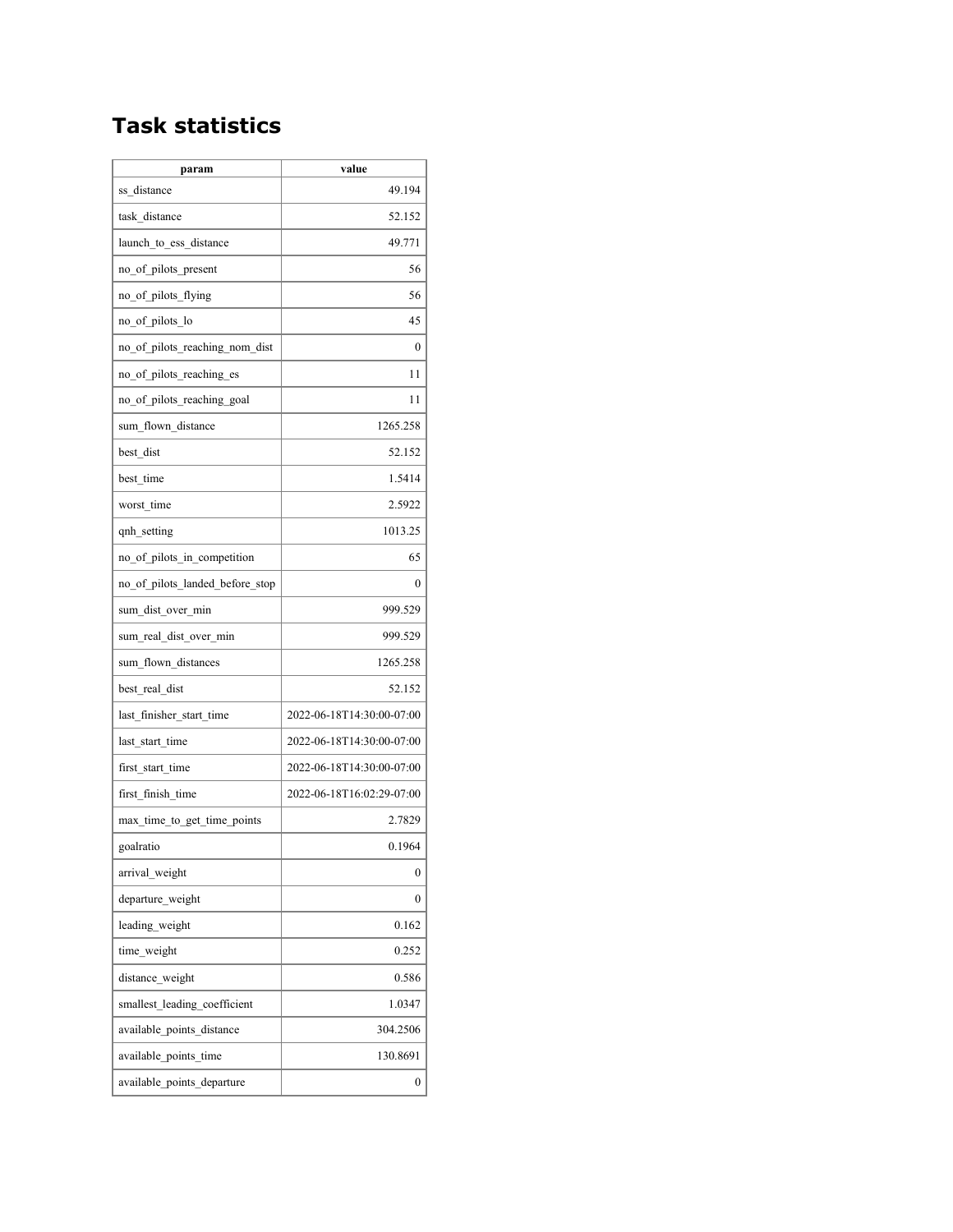| param                       | value    |
|-----------------------------|----------|
| available points leading    | 84.1162  |
| available points arrival    | $\Omega$ |
| time validity               | 1        |
| launch validity             |          |
| distance validity           | 0.5192   |
| stop validity               | 1        |
| day quality                 | 0.5192   |
| fty day validity            | 0.5191   |
| time points stop correction |          |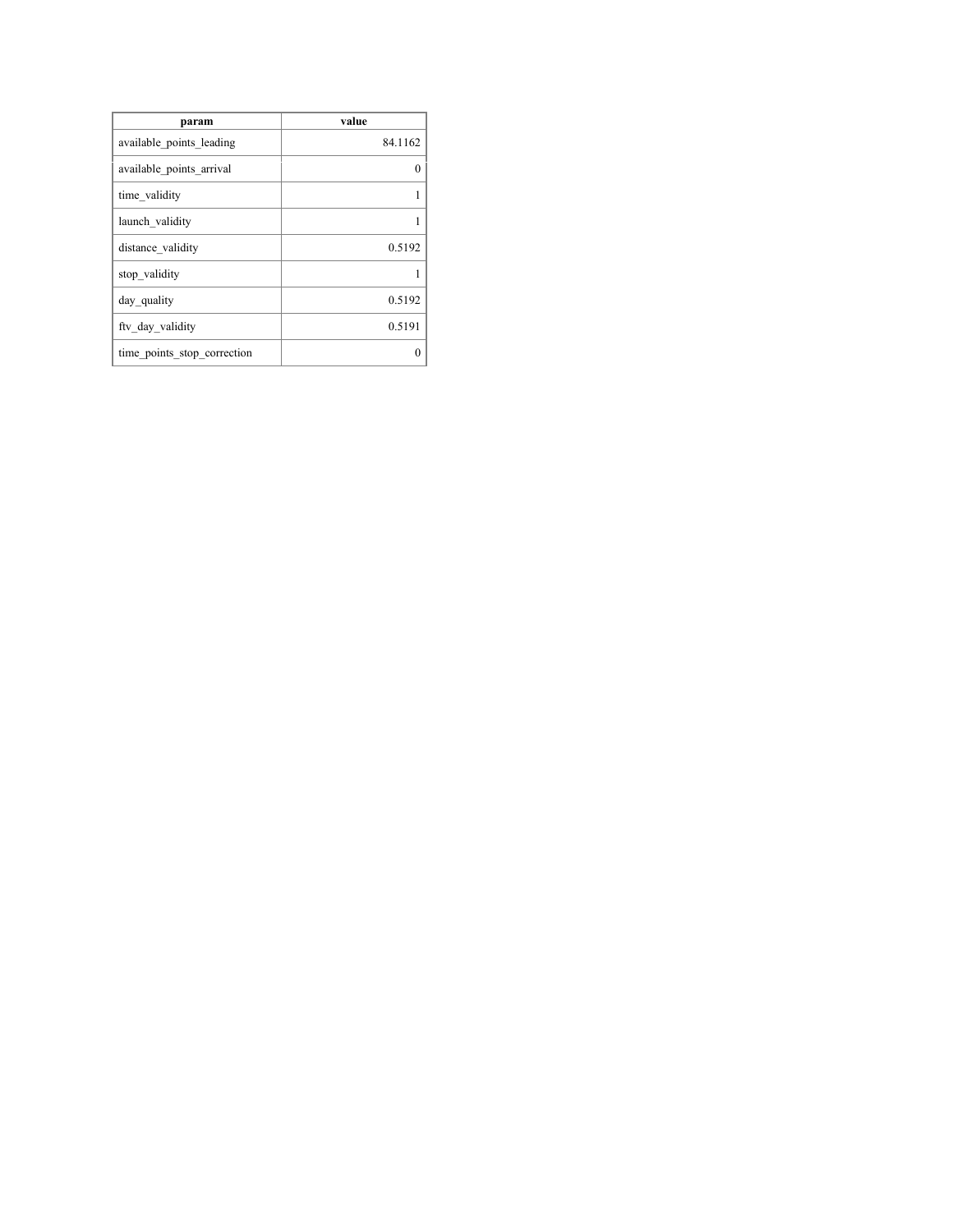### **Scoring formula settings**

| param                                               | value            |
|-----------------------------------------------------|------------------|
| id                                                  | GAP2021          |
| min dist                                            | 5                |
| nom dist                                            | 60               |
| nom time                                            | 1.5              |
| nom launch                                          | 0.96             |
| nom goal                                            | 0.25             |
| day quality override                                | 0                |
| bonus gr                                            | 4                |
| jump the gun factor                                 | $\boldsymbol{0}$ |
| jump the gun max                                    | 0                |
| normalize 1000 before day quality                   | $\theta$         |
| time points if not in goal                          | $\boldsymbol{0}$ |
| use 1000 points for max day quality                 | 0                |
| use arrival position points                         | 0                |
| use arrival time points                             | 0                |
| use_departure_points                                | $\boldsymbol{0}$ |
| use difficulty for distance points                  | $\boldsymbol{0}$ |
| use distance points                                 | 1                |
| use distance squared for LC                         | $\theta$         |
| use leading points                                  | 1                |
| use semi circle control zone for goal line          | 1                |
| use time points                                     | 1                |
| scoring altitude                                    | <b>GPS</b>       |
| final glide decelerator                             | none             |
| no final glide decelerator reason                   |                  |
| min time span for valid task                        | 45               |
| score back time                                     | 5                |
| use proportional leading weight if nobody in goal   | 1                |
| leading weight factor                               | 1                |
| turnpoint_radius_tolerance                          | 0.001            |
| turnpoint radius minimum absolute tolerance         | 5.0              |
| number of decimals task results                     | 1                |
| number of decimals competition results              | 0                |
| redistribute removed time points as distance points | 1                |
| use best score for fty validity                     | 1                |